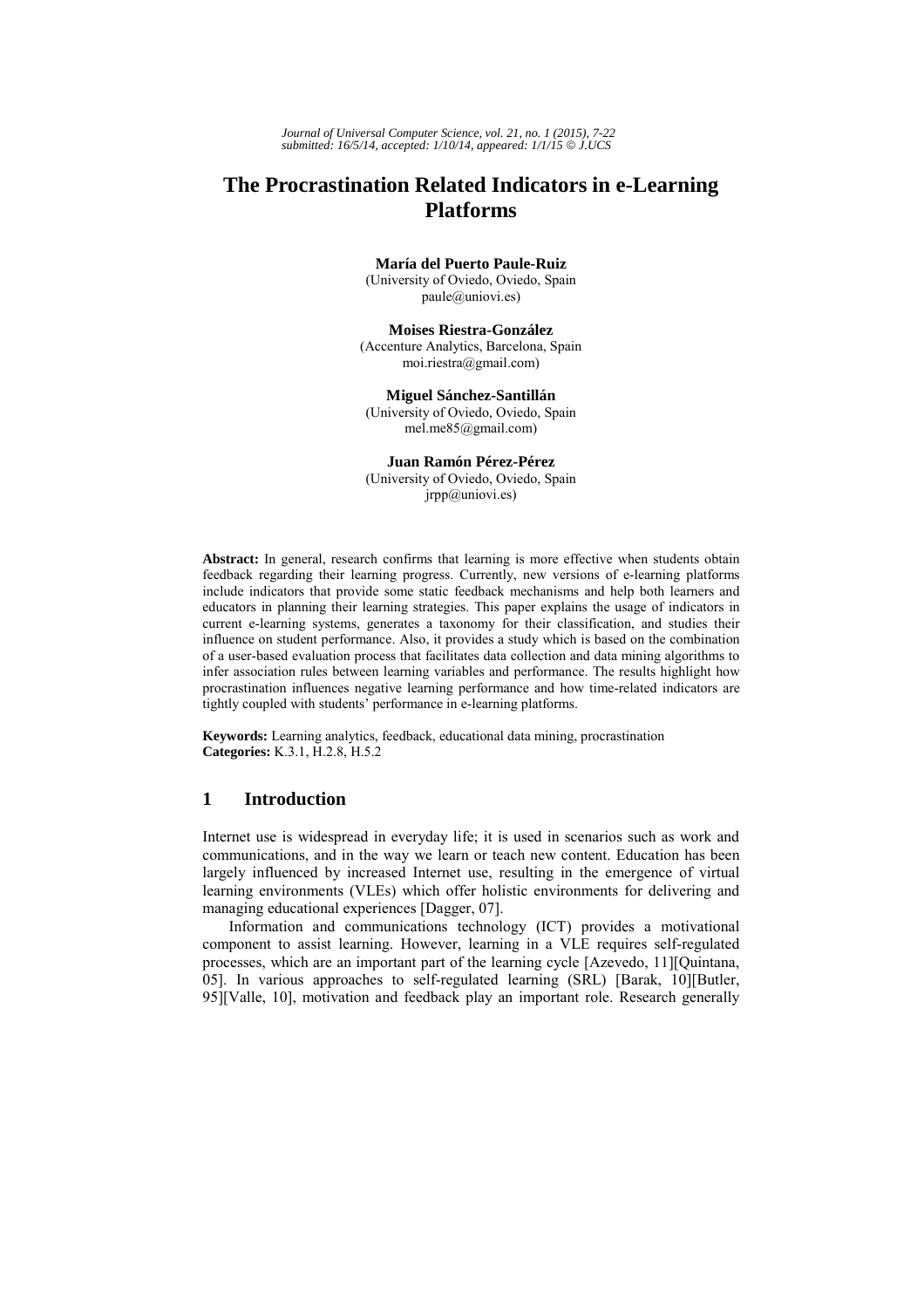confirms that learning is more effective when the learners receive feedback [Bangert-Drowns, 91][Meyer, 86], and successful e-learning initiatives [Johnson, 08] require practice, feedback, and interaction with multiple stakeholders [Welsh, 03].

Studies into feedback in educational settings have focused on information provided to students by external sources; for instance, a teacher or a computer [Butler, 95]. In face-to-face classrooms, learners can obtain feedback from the instructor directly, but communication between learners and instructors in an online learning setting is mediated through subsystems (e.g., e-mail, discussion forums, chat) embedded or integrated within the learning environment. E-learning platforms already include static feedback mechanisms based on learners' interaction with the system [Govindasamy, 01], but there are many scenarios where learners need custom feedback that suits their contexts [Romero, 13] or real-time feedback (RF) to achieve effective learning [Omoda-Onyait, 12].

The visual support of different feedback strategies [Narciss, 14] makes teachers' decisions easier, helps students to monitor their goals, and guides and stimulates reflexion upon the learning process and the skills acquired [Glahn, 08]. According to the literature, there are two different kinds of feedback in an e-learning system [Van Seters, 12]: local feedback provided after completion of an activity, and global feedback related to the status of the learning process. Local feedback is included in most common learning management systems (LMSs); global feedback is represented by simple statistical analysis, or low level information about the interaction between the learner and the platform [Ali, 13].

More recent research specifically comments on the importance of providing visual support to enhance understanding of the learning process, and to enable selfregulated learning [Duval, 11]. Studies about students' self-regulation in the online learning process demonstrate the importance of feedback [Ley, 01][Mory, 04][Orange, 99] and its visualisation [Nussbaumer, 08]. Learning processes require information feedback in order to monitor the progress of learning activities. The basis for this type of information is sometimes referred to as 'indicators' [Glahn, 08], and is related to the process and analysis of learning analytics. Learning analytics is a concept which is closely related to web analytics [Croll, 09] and educational data mining [Romero, 10], and it provides a framework in which students' awareness about their interaction with an e-learning platform can be collected, analysed, and represented, so as to help to make decisions and to improve the learning process.

We consider indicators as a tool to help instructors and learners in their planning and development of learning strategies while also providing support to information systems for the generation of recommendations and decisions, thus improving the learning process. By enhancing the learning process, students not only get better results, but also improve how they learn in the system. Based on this premise, we analysed the use of indicators and learning analytics in actual e-learning platforms in previous literature, giving special attention to journal papers and conference papers such as LAK ('Learning Analytics and Knowledge'), EC-TEL ('European Conference on Technology Enhanced Learning'), and the International Conference on Educational Data Mining (EDM). We also examined articles and book chapters published between 2000 and 2014 on the databases of the Educational Resources Information Centre (ERIC), the Social Science Citation Index (SSCI), and the Science Citation Index (SCI).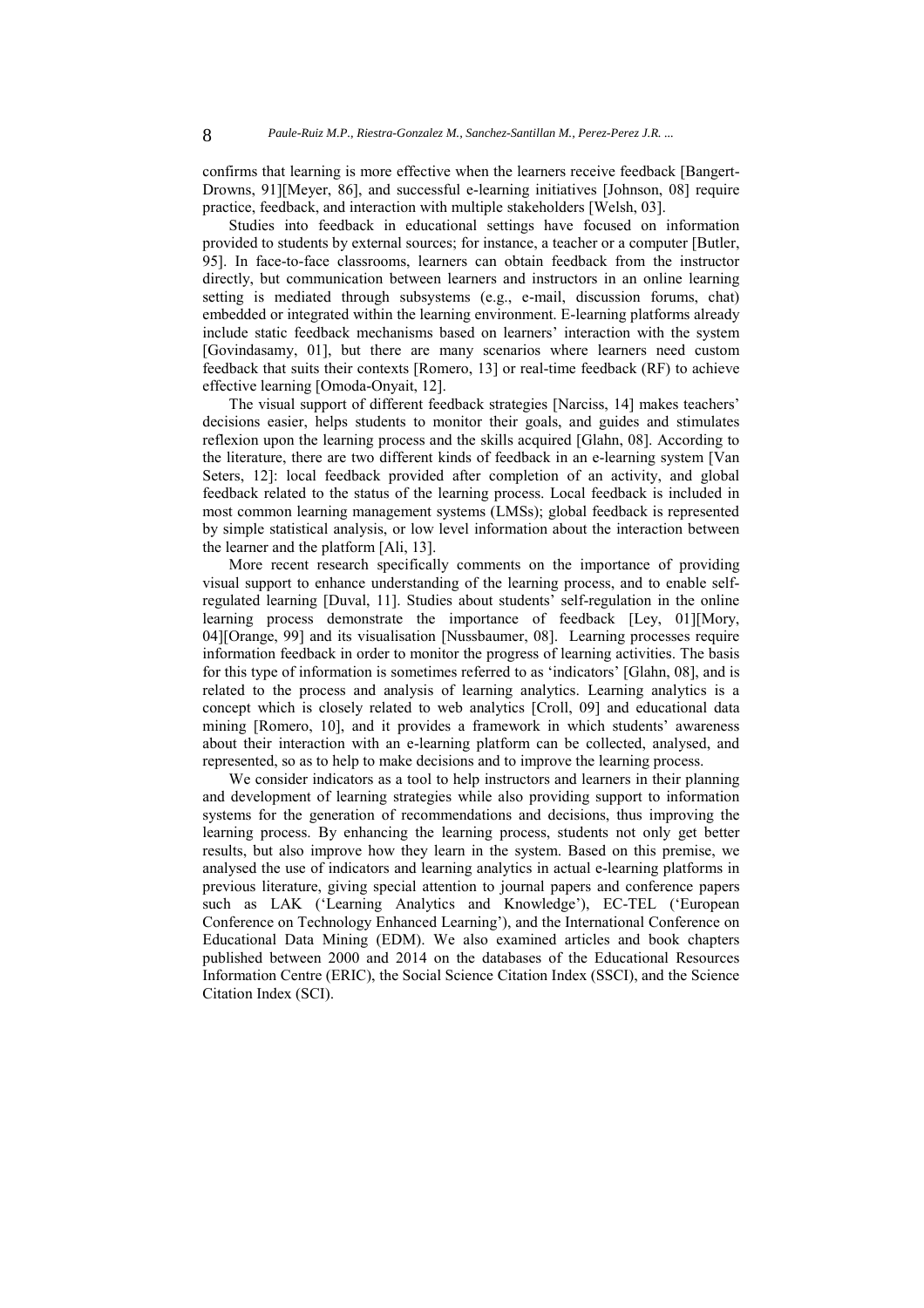From this analysis, we obtained a view of which, how, where, and when indicators are being used in e-learning platforms, and we designed a study to discover time-related variables. Our study allows us to gain a wide understanding of the use of these types of indicators and the influence of academic procrastination in the learning performance.

# **2 Related Work**

Educational research shows that monitoring students' learning is 'one of the major factors differentiating effective schools and teachers from ineffective ones' [Cotton, 88]. This is essential in e-learning systems, where physical interaction between teachers and students often disappears, only to be replaced by online interaction tools such as forums or chat rooms. Most e-learning environments collect large amounts of data in logs about students' interactions and activities within their system [Romero, 10], and usually provide some monitoring features to enable teachers and learners to view some aspects of this data; e.g., history of pages visited. In [García, 07], the authors explain how the LMSs keep detailed logs of all activities that students perform. Not only every click that students make for navigational purposes are stored, but also test scores, elapsed time, etc. However, student tracking data is complex and is usually organised in some tabular format, which in most cases is difficult to follow and inappropriate for the instructor's need [Mazza, 04], such as being made aware of what is happening in distance learning or identifying students that are at risk of dropping out [Clow, 12].

In the last few years, there has been an increased interest in applying big-data techniques and data mining to educational systems; in doing so, it has established educational data mining (EDM) [Romero, 09]. EDM is a discipline concerned with developing methods for exploring the unique types of data obtained from different types of educational contexts (for example, learning environments). Extracted knowledge can be represented by visual and conceptual models, and it can be used by teachers and learners in formative and summative assessments.

An important objective of educational data mining [Castro, 07] is the development of feedback applications for both actors in the learning process: the student and the teacher. These applications allow actors to obtain interesting and unknown information from logs, so as to generate relevant feedback to the users. Indicators provide mechanisms for visualising different data sets, and are aimed at helping teachers assess learning processes, as well as encouraging students to reflect on feedback, or verify or modify their actions during the accomplishment of a learning activity. Most of these indicators implement a static approach to providing information for learners' support in learning interaction cycles [Garries, 02], whereas others consider the educational context, evolving through time and according to students' learning paces. Together with indicators, the contextual information of the learning process has been proven to be a significant support for understanding students' actions in learning environments [Glahn, 08].

Learning analytics proposes a framework [Solar, 11][Greller, 12] for studying how contextual information about students' interaction with e-learning systems can be measured, collected, analysed, interpreted, and represented in order to provide teachers and students with support in decision-making, as well as to enhance teaching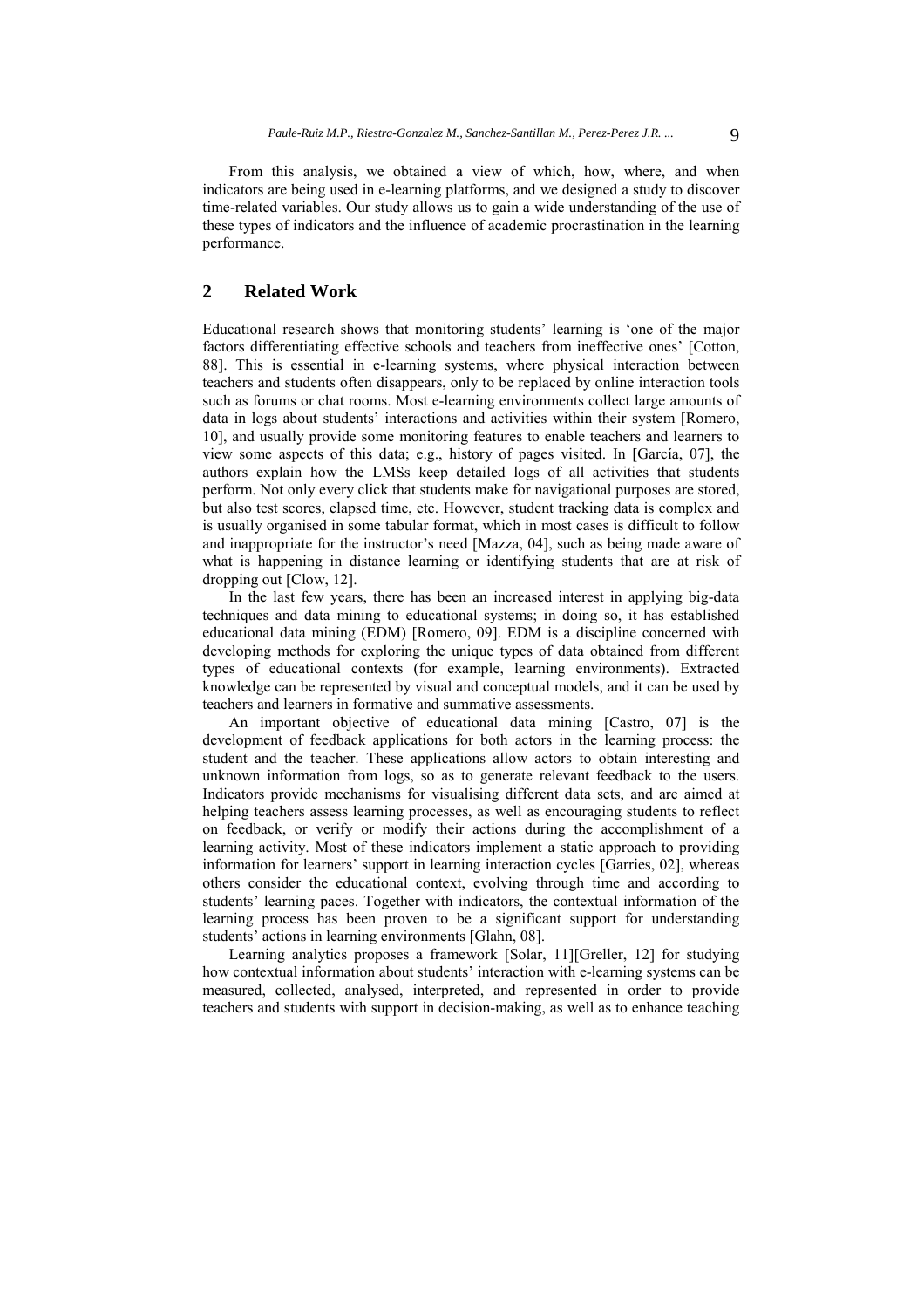and learning activities. In this case, data visualisation is represented not as individual indicators, but as overall learning information panels (learning dashboards) in which the different interaction indicators are all grouped together. The main value of this model is the attention given – otherwise known as the 'awareness' [Govaerts, 10] – to the learning process, rather than to learning itself. However, this approach does not precisely determine the amount and nature of the factors that should be measured during the learning process.

### **2.1 Academic Procrastination and Learning Analytics**

Shraw and colleagues [Shraw, 07] define academic procrastination as 'intentionally delaying or deferring work that must be completed'. Procrastination adversely affects academic progress because it limits both the quality and quantity of student work and it leads to a number of negative results [Rakes, 10]. However, not all forms of procrastination lead to negative consequences [Chu, 05]. Chu and Choi (2005) differentiate between passive procrastination and active procrastination. While passive procrastinators allow the negative, indecisive behaviour to paralyse them, active procrastinators make deliberate decisions to procrastinate because they prefer to work under pressure. And in [Steel, 07], the author discusses the use of the term procrastination to describe positive behaviour.

In web-based courses, procrastination has been correlated with lower grades [Tuckman, 02] and has been negatively correlated with exam scores. Rakes and Dunn [Rakes, 10] consider that the tendency to procrastinate increases in the online environment and is prevalent and detrimental to student learning and performance. Because procrastination can lead to decreased academic performance, and because the most basic of learning data in virtual learning environments for learning analytics is the interaction [Agudo-Peregrina, 14], it is important to determinate which variables of the interaction are relevant for procrastination.

### **2.2 Learning Management Systems and Indicators**

In [Macfadyen, 10] [Wang, 02], the authors propose that data on students' online activity in LMSs, such as BlackBoard or Desire2Learn, may provide an early indicator of students' academic performance. LMSs usually provide rather basic analytics such as simple statistics on technology usage or low-level data on a student's interaction with the learning content. This kind of visualisation (Figure 1: Number of submissions shown by BlackBoard Analytics) (Figure 2: Percentage of time of study shown in Moodle using the plugin 'Analytics and Recommendations') prevents teachers from generating relevant and suitable feedback according to the students' needs [Nicol, 06].

There are many indicators and several different approaches to visualising them, but currently one of the most important problems is deciding which of these indicators is suitable for supporting learners' awareness and self-reflection. Duval [Duval, 13] proposes a categorisation of indicators that identifies the type of data that learners are shown, including effort (time spent), resources used (visited URLs), communication (social media), artefacts, and quality (ratings). Paule-Ruiz and colleagues [Paule-Ruiz, 13] consider usability and didactic effectiveness parameters to support the assessment of multichannel interactive learning solutions, as self-regulation could be affected by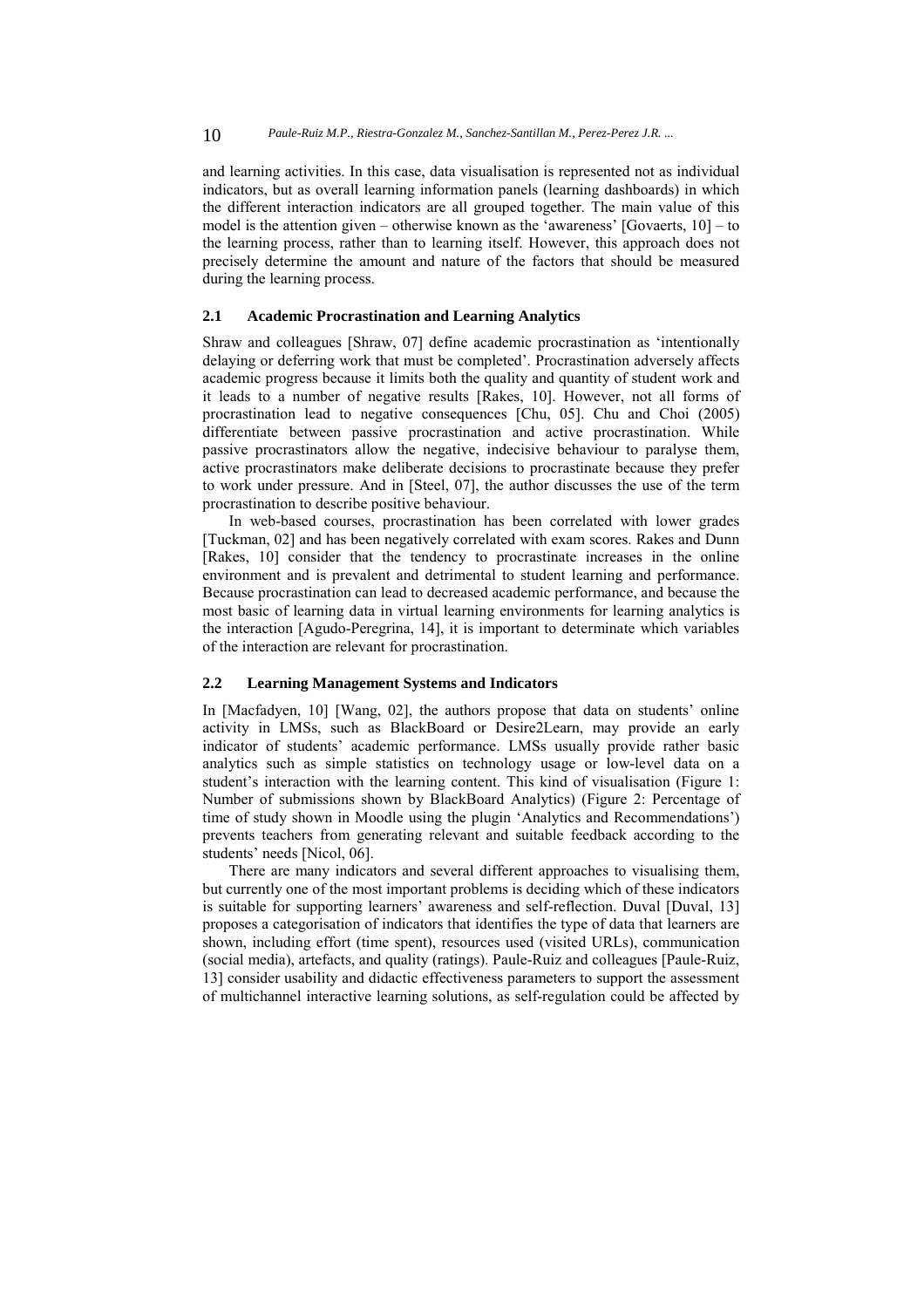environmental satisfaction (e.g., perceived satisfaction and perceived usefulness) [Liaw, 13]. There are also examples in the scientific literature of applications or frameworks that provide learner indicators, such as the operation framework model for context-aware applications [Zimmermann, 05], which describes the information processing of interaction footprints of learners in a learning environment. Other software, such as SAM [Govaerts, 12] or CAM [Wolpers, 07], analyses user interactions to extract indicators of time spent by learners on learning activities, and uses different visualisation techniques to enable more detailed analysis. Attending to LMS, the Moodog plug-in [Zhang, 09] visualises metrics of activity logs in Moodle using bar charts; and CourseVis [Mazza, 07] utilises information visualisation and graphical representation techniques to display web log data generated by the WebCT.



*Figure 1: Number of submissions shown by BlackBoard Analytics, comparing student submissions (dark) versus major submission rate (light)* 

|                      | <b>Assignments D Chats ? Choices O Databases</b> |        |        |        |
|----------------------|--------------------------------------------------|--------|--------|--------|
| Student1             | 13.33%                                           | 11.25% | 8.57%  | 10.26% |
| Student <sub>2</sub> | 8.89%                                            | 8.75%  | 11.43% | 7.69%  |
| Student3             | 24.44%                                           | 18.75% | 11.43% | 15.38% |

*Figure 2: Percentage of time of study shown in Moodle using the plugin "Analytics and Recommendations'.* 

# **2.3 Indicator Classification: A Suggested Taxonomy**

We consider two approaches to classify the indicators (Figure 3). In [Glahn, 08], the authors define the smart indicators as those parts of the system that present the interaction footprints [Farzan, 05] to the learners. Therefore, they often depend directly on the system in which they are used. More recently, Verbert and colleagues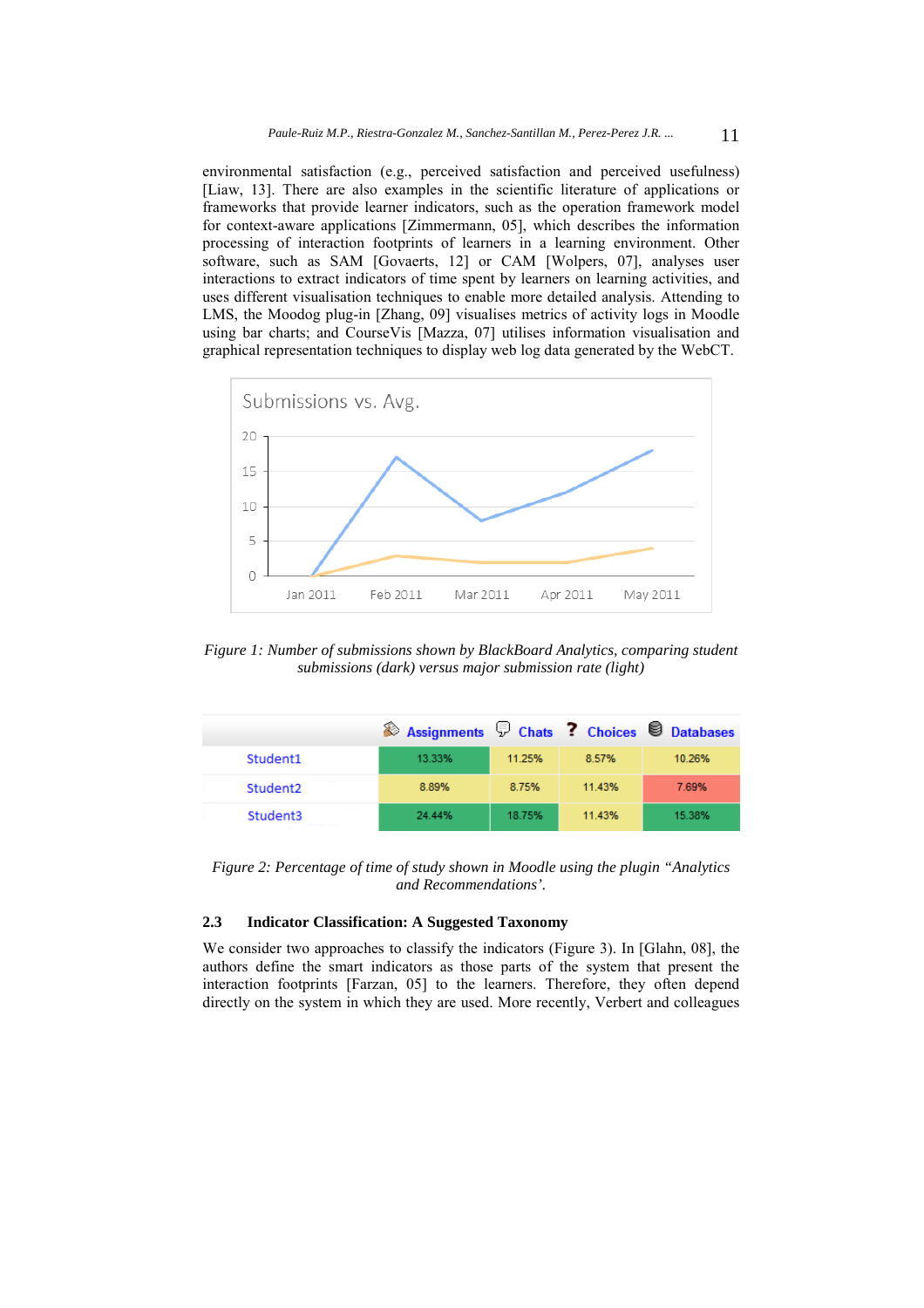#### 12 *Paule-Ruiz M.P., Riestra-Gonzalez M., Sanchez-Santillan M., Perez-Perez J.R. ...*

[Verbert, 13] have proposed that user interaction data can be processed in such a way that it can be visualised by indicators, enabling the teacher or learner, rather than the software, to make sense of them. In the second approach, visualisation techniques [Card, 99][Spence, 00] are used to assist both instructors and students with selfreflection and awareness of what and how they are doing [Govaerts, 12][Soller, 05].



*Figure 3: Indicator classification* 

# **3 Our e-Learning Study**

Our main objective is to analyse and obtain conclusions about the relationship between the usage of procrastination related indicators in learning management systems and the final marks or performance obtained by the student, using performance as the characterised variable. Firstly, we describe how and from where the input data is obtained; then the procedure is explained for transforming this input data into experimental results for students and teachers, applying association rule mining; and finally, we analyse the variables included in several of these rules with the aim of a better understanding of the influence of time related indicators on the students' performance.

# **3.1 Instruments and Participants**

We used students' data from the Moodle system, which is one of the most widely used e-learning platforms in Spanish universities [Álvarez García, 10]. The study used information corresponding to 33 students, 20 male and 13 female, enrolled in the fourth year of a geomantic and topography engineering degree of a university in the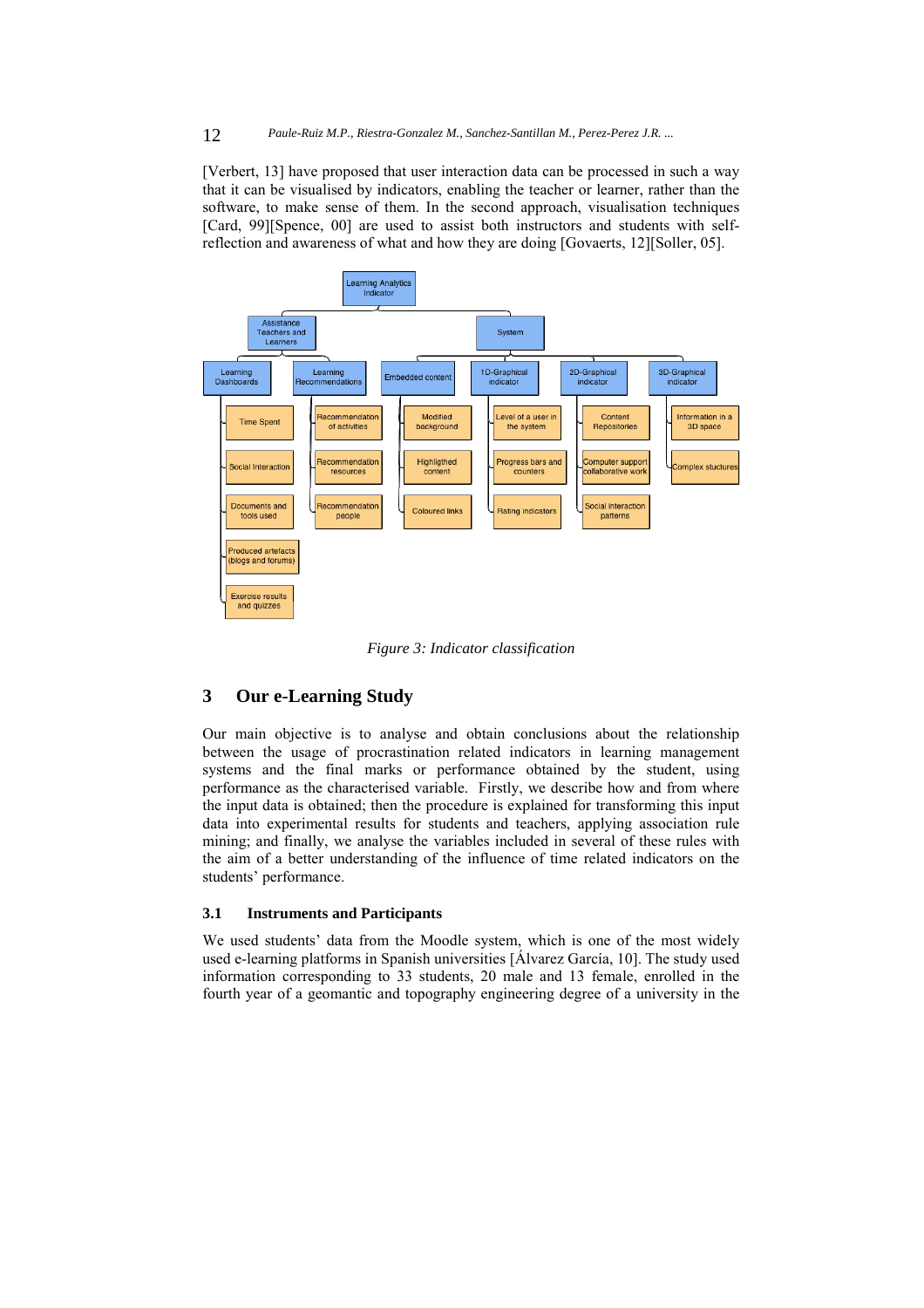north of Spain. This course was taught from September 2012 to April 2013, and was organised into three main units with the same structure: mandatory and recommended resources, assignments, and evaluations. To complete the course, each student had to complete a test, and submit one or more assignments per unit in the platform to ensure they had been assessed with continuous evaluation.

All students were notified that their interaction with the platform was tracked and stored on a database table [Slade, 13][Fournier, 11], and that these records were being analysed by us to obtain results for our study. All of the students consented to our using their data for educational and research purposes.

#### **3.2 Procedure and Data Analysis**

The main objective of this analysis is to find variables that may be used as indicators in e-learning platforms, with special attention to the variables related with predictors of procrastination such as task delay [Steel, 07], among others. Each indicator should provide feedback to both students and teachers. Students need real-time feedback to achieve self-reflection and awareness of their learning process; the teachers, meanwhile, require global feedback after the subject has finished, so as to encourage the use of indicators that could provide better performances in the future.

| <b>Variable</b>                 | <b>Description</b>                             | <b>Discretised Values</b> |  |
|---------------------------------|------------------------------------------------|---------------------------|--|
| Resources $(R)$                 | No. of clicks in mandatory                     | LOW/MEDIUM/HIGH           |  |
|                                 | resources                                      |                           |  |
| <b>RecommendedResources</b>     | No. of clicks in recommended                   | LOW/MEDIUM/HIGH           |  |
| (RR)                            | resources                                      |                           |  |
| <b>Assignment</b> (Discarded)   | LOW/HIGH<br>No. of submitted assignments       |                           |  |
| Ouizzes $(0)$                   | Time spent until completed                     | LOW/MEDIUM/HIGH           |  |
|                                 | quizzes                                        |                           |  |
| Timetoresources (TTR)           | Time until first click on a                    | LOW/MEDIUM/HIGH           |  |
|                                 | mandatory resource                             |                           |  |
| Timetorecommended               | Time until first click on a                    | LOW/MEDIUM/HIGH           |  |
| (TTRR)                          | recommended resource                           |                           |  |
| Timetoassignments (TTA)         | Time until first submission of LOW/MEDIUM/HIGH |                           |  |
|                                 | an assignment                                  |                           |  |
| <b>Timetoquizzes (TTQ)</b>      | Time until first attempt in the                | LOW/MEDIUM/HIGH           |  |
|                                 | evaluation test                                |                           |  |
| <b>Timetofirstaction (TTFA)</b> | Time until first action in the                 | LOW/MEDIUM/HIGH           |  |
|                                 | unit                                           |                           |  |
| Performance                     | Student grade                                  | <b>FAIL/PASS/GOOD</b>     |  |

*Table 1: Variables used in the study with their abbreviations, descriptions, and discretised values* 

To analyse the data in both ways – for students and teachers – we obtained the logs from Moodle. All data were then classified into four files: one per unit, and a final one comprising all the information. From these generated files, we got the variables related to our objective (Table 1). We discretised their values using the 'equal-width' method, excluding the 'performance' variable, where we chose the 'manual method' to establish manually the cut-off points to obtain the groups. The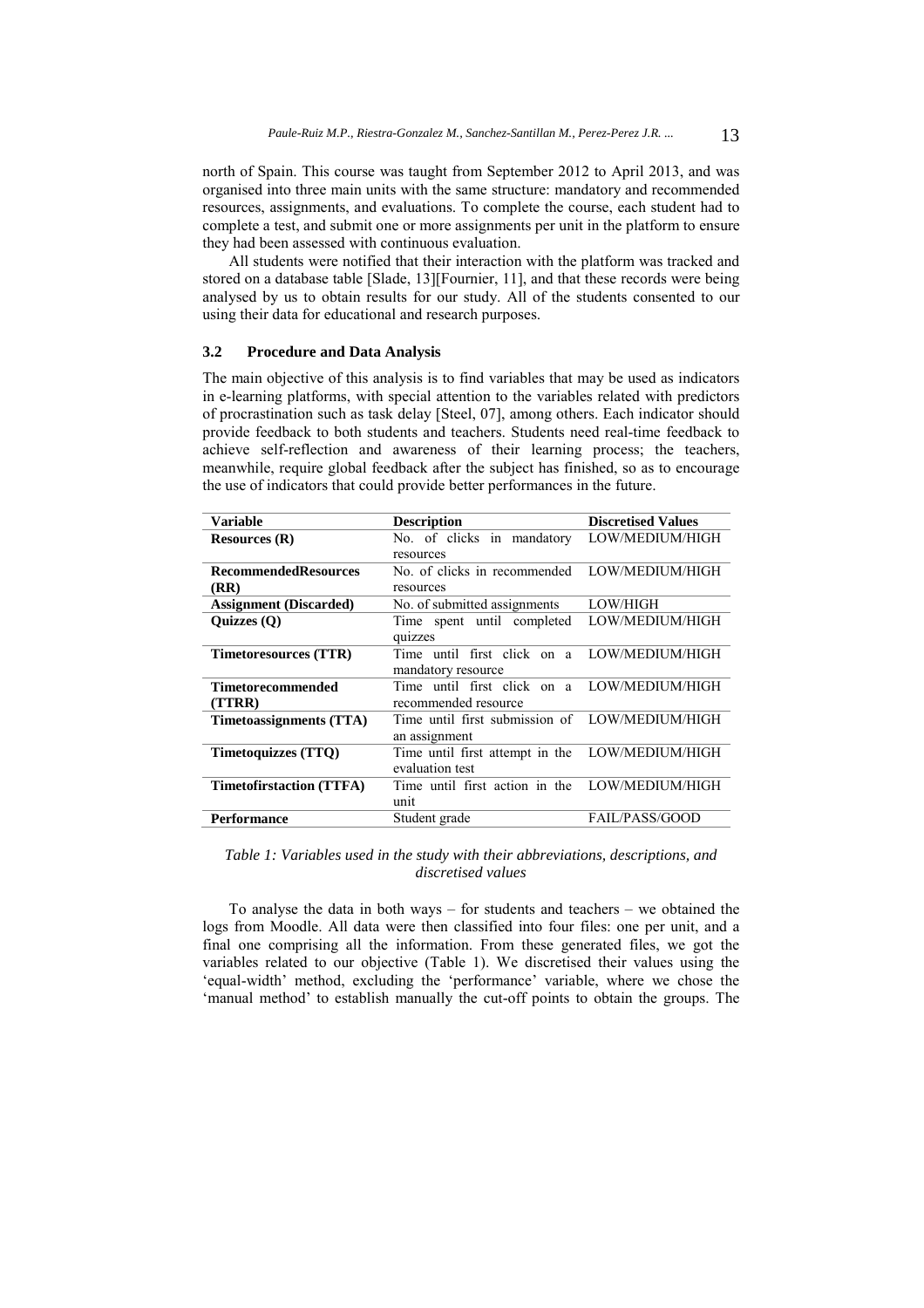14 *Paule-Ruiz M.P., Riestra-Gonzalez M., Sanchez-Santillan M., Perez-Perez J.R. ...*

performance variable is the grade of a student, assessed as the sum of grades of quizzes and assignments. Finally, we discarded the 'assignment' variable because the 'equal width' method generates discretisation into two classes, one of which contained 32 of the 33 elements in the study, which could obstruct a correct analysis of the data.

Variables shown in the previous table (Table 1) can be classified into three groups: the first group includes all variables which are counted such as Resources, RecommendResources, or Assignment, and they are measured as the sum of clicks or the number of submitted assignments; the second group contains all variables that are related with the time a student spends in completing a task in a course (i.e., Quizzes); the last group encloses the procrastination variables, named with the prefix 'Timeto', and is measured as the time from the beginning of a course or subject until the student performs a specific action.

Previous studies [Romero, 10] demonstrate how association rule mining is useful for obtaining feedback. In our study, the rules were obtained using Weka [Hall, 09], which includes the Apriori algorithm [Agrawal, 94] and Predictive Apriori [Mutter, 05] implementations, extracting only those rules that relate 'performance' with all other variables.

# **3.3 Students: Experimental Results and Discussion**

As mentioned previously, in our study we obtained association rules per unit which may allow generating new time-related indicators that could provide 'real-time' feedback to the students.

### **3.3.1 Obtaining Association Rules**

First, to obtain the association rules related to performance, we used the Apriori algorithm, with an accuracy greater than 0.95, and the Predictive Apriori algorithm, with a support greater than 0.95. This process was run with each unit file to get the rules per unit; this resulted in 189 rules (Table 2).

With the rules detailed in Table 2, we then generated a bar chart (Figure 4) to better understand which variables are more significant for student performance. This chart summarises the distribution of the variables into the rules. All variables are ordered according to the percentage of appearances. To identify each variable, we used its abbreviation (Table 1) to make a simpler chart.

| <b>Analysed Unit</b> | Apriori | <b>Predictive Apriori</b> |
|----------------------|---------|---------------------------|
| Unit 1               |         |                           |
| Unit $2$             |         |                           |
| Unit $3$             |         |                           |

*Table 2: Number of rules obtained per unit and algorithm*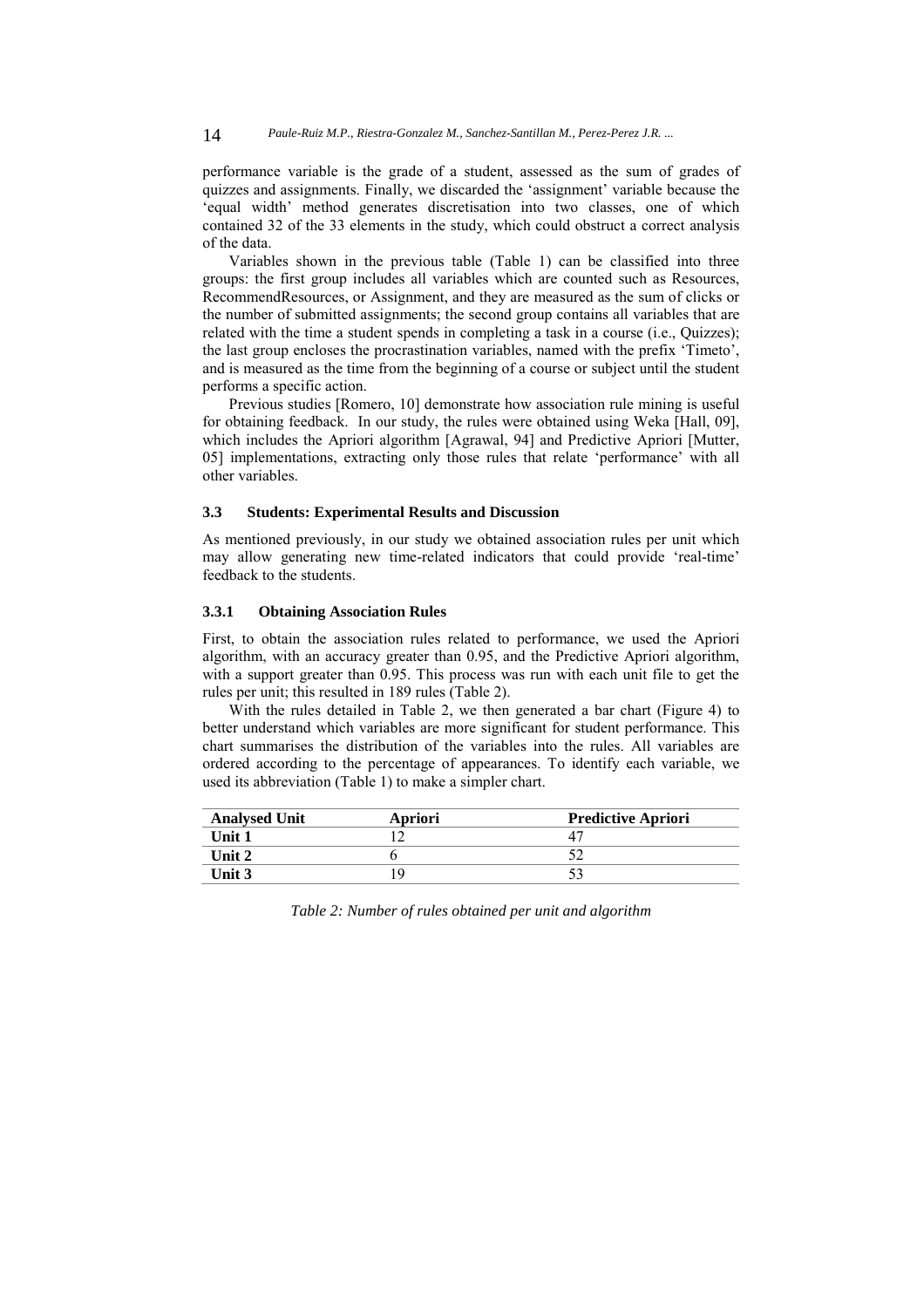

*Figure 4: Distribution of rules into variables after student analysis in percentage* 

Finally, we established an association between the recurrent rules in each unit. Using the two first units, we can find that six rules are repeated in both; whereas if we use all three units, we can find only two rules repeated in all units. This rulesmatching allows us to generalise some rules that define the behaviour of the students regardless of the unit in which they are working (Table 3). Although only two rules are repeated in all units, there are several rules that have a slight difference (such as rules 2 and 3), and these can also be used with repeated rules to obtain common rules per unit. This will help us understand which variables and values can be used to generate new procrastination related indicators into the students' e-learning platform.

| ID | Rule                                          | <b>Accuracy</b> | Unit |
|----|-----------------------------------------------|-----------------|------|
|    | IF resources=high AND timetoquizzes=low THEN  | 0.98725         | 2.   |
|    | performance=good                              |                 | 3    |
|    | IF quizzes=medium AND timetoquizzes=low AND   | 0.98224         | 1, 2 |
|    | timetoresources=low THEN performance=good     |                 |      |
| 3  | IF quizzes=medium AND timetoresources=low     | 0.98224         | 1, 2 |
|    | AND timetoassignments=low THEN                |                 |      |
|    | performance=good                              |                 |      |
|    | IF resources=high AND timetoassignments=low   | 0.97058         | 2.   |
|    | THEN performance=good                         |                 | 3    |
|    | IF resources=low AND timetoresources=high AND | 0.97058         | 1, 2 |
|    | timetoassignments=low THEN performance=pass   |                 |      |
| 6  | IF resources=high AND timetoquizzes=low THEN  | 0.98725         | 1, 2 |
|    | performance=good                              |                 |      |
|    |                                               |                 |      |

*Table 3: Rules after analysis for students and unit*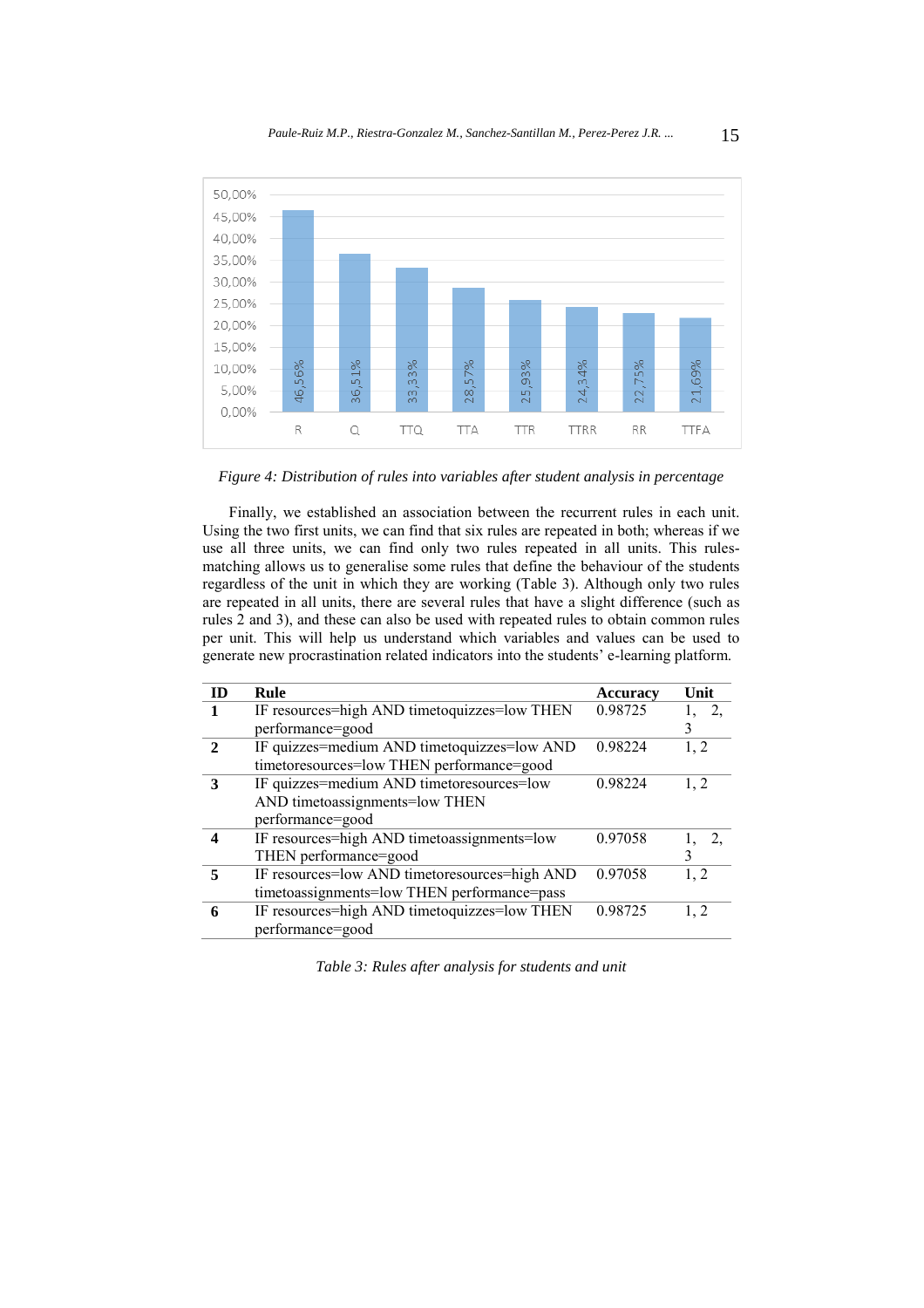16 *Paule-Ruiz M.P., Riestra-Gonzalez M., Sanchez-Santillan M., Perez-Perez J.R. ...*

# **3.3.2 Discussion**

In analysing the association rules, we can gather some parameters that affect a student's performance. Rule 5 provides information about the relationship between a student's behaviour and his/her performance. In this rule, the 'resources' variable has a low value, and the 'timetoresources' variable has a high value. In contrast, all other rules link behaviour with a high performance, so we can infer that students that access resources several times, spend a medium amount of time on evaluation tests, and start doing tasks in the course early, will probably obtain better results.

In addition to this, all rules contain at least one variable related to the time until students start undertaking an activity on the e-learning platform ('timeto...'); however, the 'timetofirstaction' variable, which is shown by default in Moodle, does not provide relevant feedback about student performance (Figure 4).

#### **3.4 Teachers: Experimental Results and Discussion**

To provide global feedback to the teacher, we obtained association rules after the course had finished, in order to obtain variables for creating indicators to teachers that could provide better performances in the future.

# **3.4.1 Obtaining Association Rules**

The process of obtaining association rules was the same as in the case of students: the same algorithms – Apriori and Predictive Apriori rules – were used, with the same margins of accuracy and support. The main difference is that, in this case, we had only one file, which contained all students' interactions over the three units of the course. After applying both algorithms, we obtained 58 rules: 51 from the Apriori algorithm, and seven from the Predictive Apriori algorithm. Following this, we explained the distribution of the variables into the rules in Figure 5. We used the same order as in the students' chart in order to view the main differences. The most relevant rules, using the accuracy to choose these rules, are also shown in Table 4.

| m | Rule                                               | Accuracy |
|---|----------------------------------------------------|----------|
|   | IF quizzes=medium AND timetofirstaction=high THEN  | 0.99109  |
|   | performance=fail                                   |          |
|   | IF recommended resources=low AND quizzes=low THEN  | 0.98884  |
|   | performance=fail                                   |          |
| 3 | IF timetoresources=high AND timetoassignments=high | 0.98884  |
|   | THEN performance=fail                              |          |
|   | IF quizzes=high AND timetoresources=low AND        | 0.988884 |
|   | timetoassignments=low THEN performance=good        |          |
|   | IF resources=high AND timetoresources=low THEN     | 0.98476  |
|   | performance=good                                   |          |

*Table 4: Rules after analysis for teacher*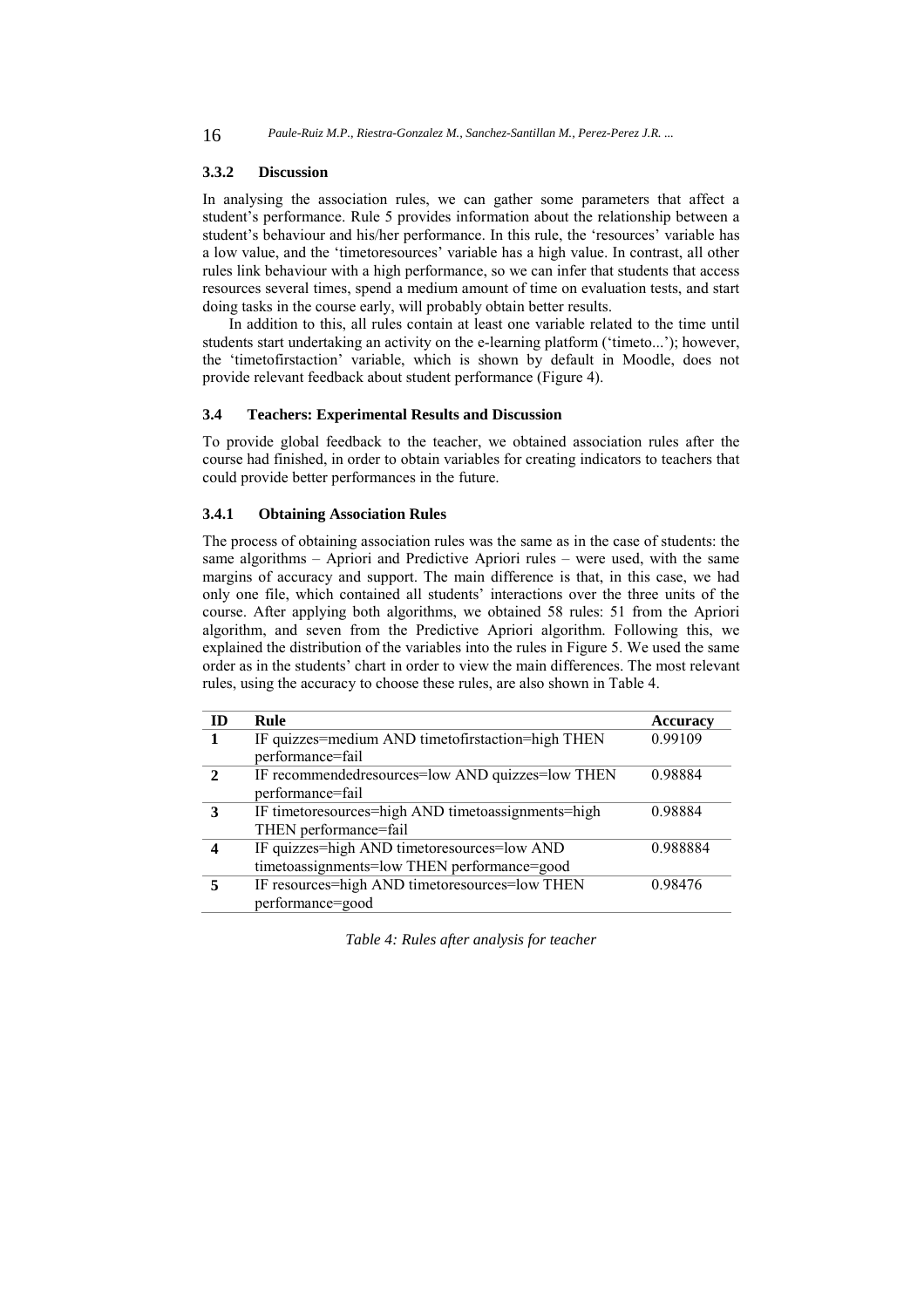

*Figure 5: Distribution of rules into variables after teacher analysis in percentage* 

# **3.4.2 Discussion**

When using the variables related to 'time to', the rules obtained after the teacher analysis are similar to the student analysis ones. However, we detected two different kinds of rules in this experiment: those that relate some variables with a failing performance, and those that link variables with a good performance. All 'time to' variables demonstrate a behaviour that is in opposition to the performance when combined with others: a high 'time to' value has a fail 'performance' value, and when the first value is low, the second one has a good value. For example, 'timetoresources' in rule 3 has a high value and the performance is classed as a fail, whereas in rule 4, the same variable with a low value results in a good performance. According to these rules, we can conclude that students who wait a long time until starting a task in the course will probably obtain a lower performance.

# **4 Conclusions and Future Work**

From an educational point of view, feedback plays a fundamental role in the online learning process, and constitutes an essential area in all approaches to self-regulated learning. Indicators are mechanisms for providing visual feedback in virtual environments; they enhance the understanding of learning processes and enable selfregulated learning. These indicators help teachers assess the learning process, and encourage students to reflect on feedback, or verify or modify their actions during the execution of a learning activity.

This research explores the usage of indicators in e-learning platforms, making a deep study of learning analytics, educational data mining of e-learning log files, and learning indicators. In our paper, we propose a taxonomy based on the assistance of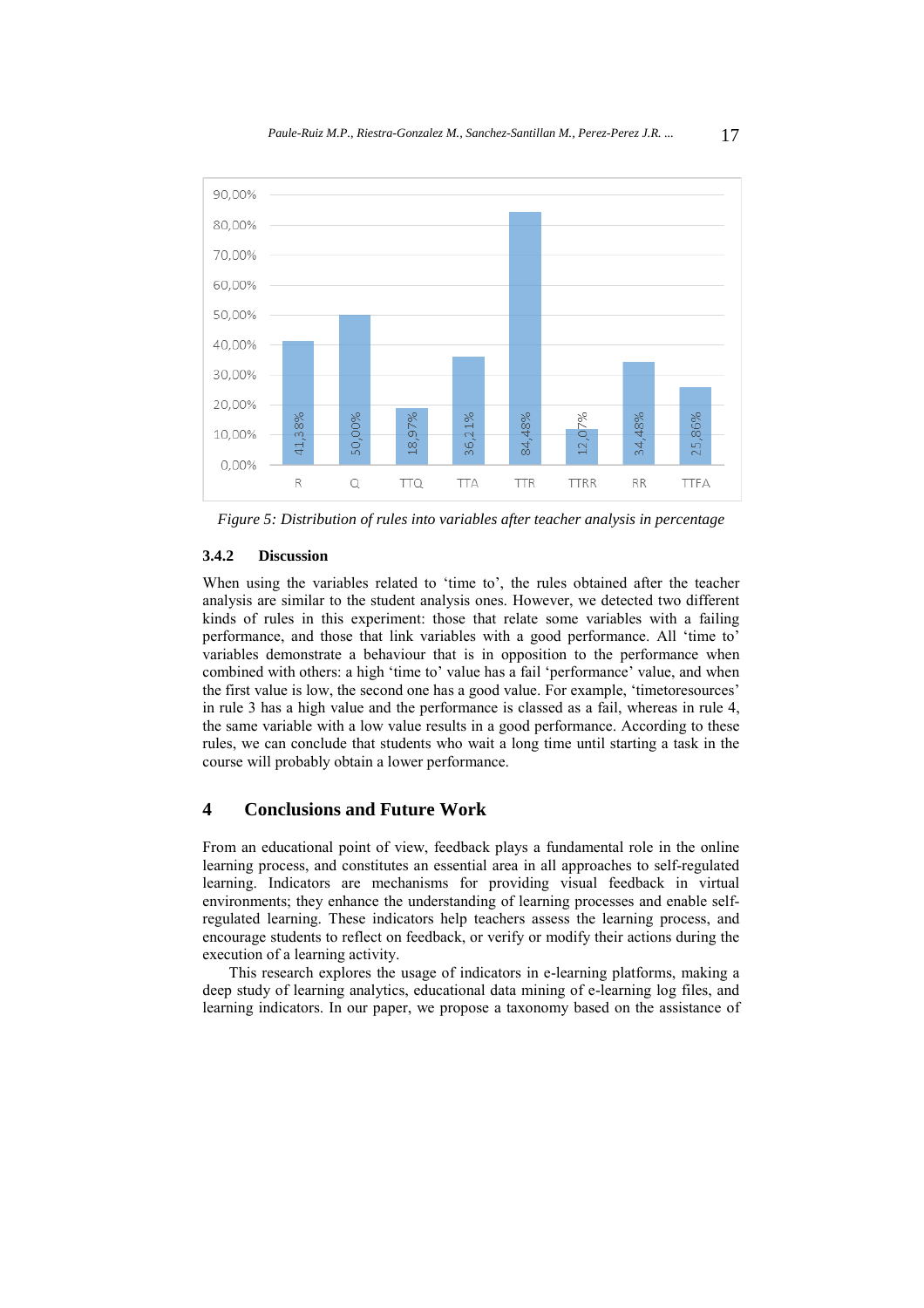indicators provided to teachers and learners, as well as on the ways in which they are represented.

We also make a study with students enrolled in an e-learning platform, with the main objective being to find procrastination related indicators in LMSs. The results allow us to infer that the information related to the time until starting an activity on the platform ('time to…') can be adequate procrastination related indicators for the student and educator, as the students who wait a long time until starting a task in the course could obtain a lower performance.

While the LMSs do not provide indicators to these procrastination variables, we consider it advantageous to complement current indicators in the LMS with 'time to' variables, as they are related to negative forms of procrastination, and this has been linked to several negative indicators of learning outcomes [Schouwenburg, 04]. These procrastination indicators also may be represented with the association rules using trees or directed graphs. The trees show the paths students may follow within a specific context, specifying the performance for each of them, or they may even suggest to the students the actions to be taken in order to increase their possibilities of success. This dynamic representation of the learning cycle prompts the learner to use this strategic information to solve the learning task in his/her next trial and feedback experience, according to the Interactive-Tutoring-Feedback (ITF) Model [Narciss, 14].

Although the findings are encouraging and useful, the present study has certain limitations that require further research. These include a deeper study of other educational aspects, such as learning styles or social networking, and the relation between learning efficiency and performance. We believe this future study could help to generate newer and more confident learning indicators, which would provide more accurate self-reflection and awareness to teachers and students. Finally, in order to obtain effective learning, LMSs should add real-time feedback based on indicators that change according to the learners' contexts or needs.

# **Acknowledgements**

This work has been funded by the Department of Science and Innovation (Spain) under the National Programme for Research, Development and Innovation: project TIN2011-25978 entitled 'Obtaining Adaptable, Robust and Efficient Software by including Structural Reflection to Statically Typed Programming Languages'.

## **References**

[Agrawal, 94] Agrawal, R., Srikant, R.: Fast Algorithms for Mining Association Rules, In Proc. The 20th International Conference on Very Large Data Bases (VLDB), Santiago de Chile, Chile, 1994, 1215:487-499.

[Agudo-Peregrina, 14] Agudo-Peregrina, Á. F., Iglesias-Pradas, S., Conde-González, M. Á., Hernández-García, Á.: Can We Predict Success from Log Data in VLEs? Classification of Interactions for Learning Analytics and their Relation with Performance in VLE-supported F2F and Online Learning, Computers in Human Behavior, 31 (2014), 542-550.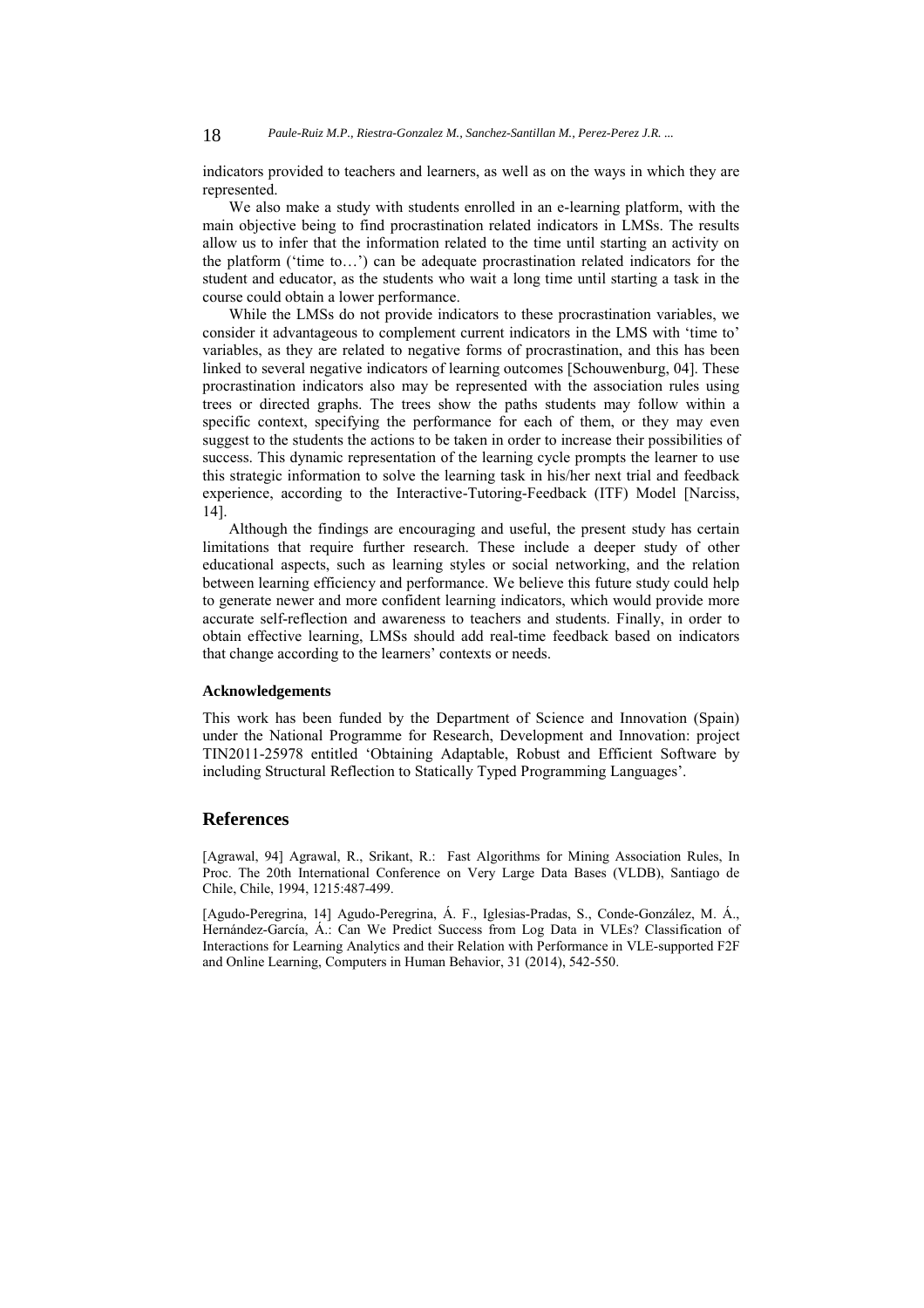[Ali, 13] Ali, L., Asadi, M., Gašević, D., Jovanović, J., Hatala, M.: Factors Influencing Beliefs for Adoption of a Learning Analytics Tool: An Empirical Study, Computers & Education, 62 (2013), 130–148.

[Álvarez García, 10] Álvarez García, V. M., Del Puerto Paule Ruiz, M., Pérez Pérez, J. R.: Voice Interactive Classroom, a Service-Oriented Software Architecture for Speech-Enabled Learning, Journal of Network and Computer Applications, 33, 5 (2010), 603–610.

[Azevedo, 11] Azevedo, R., Cromley, J. G., Moos, D. C., Greene, J. A., Winters, F. I.: Adaptive Content and Process Scaffolding: A Key to Facilitating Students' Self-Regulated Learning with Hypermedia, Psychological Testing and Assessment Modelling, 53 (2011), 106– 140.

[Bangert-Drowns, 91] Bangert-Drowns, R. L., Kulik, C. C., Kulik, J. A., Morgan, M. T.: The Instructional Effect of Feedback in Test-Like Events, Review of Educational Research, 61, 2 (1991), 213–238.

[Barak, 10] Barak, M.: Motivating Self-Regulated Learning in Technology Education, International Journal of Technology and Design Education, 20, 4 (2010), 381–401.

[Butler, 95] Butler, D. L., Winne, P. H.: Feedback and Self-Regulated Learning: A Theoretical Synthesis, Review of Educational Research, 65, 3, (1995), 245–281.

[Card, 99] Card, S. K., Mackinlay, J., Schneiderman, B.: Readings in Information Visualization: Using Vision to Think, Morgan Kaufmann Publisher Inc / San Francisco, 1999.

[Castro, 07] Castro, F., Vellido, A., Nebot, À., Mugica, F.: Applying Data Mining Techniques to e-Learning Problems, In Evolution of Teaching and Learning Paradigms in Intelligent Environment, Springer-Verlag / Berlin/Heidelberg, 2007.

[Chu, 05] Chu, A. H. C., & Choi, J. N.: Rethinking Procrastination: Positive Effects of "Active" Procrastination Behavior on Attitudes and Performance, The Journal of Social Psychology, 145, 3 (2005), 245-264.

[Clow, 12] Clow, D.: The Learning Analytics Cycle: Closing the Loop Effectively, In Proc. The 2nd International Conference on Learning Analytics and Knowledge (LAK), Vancouver, Canada, 29 April-02 May 2012, 134-138.

[Cotton, 88] Cotton, K.: Monitoring Student Learning in the Classroom (School Improvement Research Series [SIRS]), Northwest Regional Educational Laboratory, US Department of Education, 1988.

[Croll, 09] Croll, A., Power, S.: Complete Web Monitoring: Watching Your Visitors, Performance, Communities, and Competitors, O'Reilly Media / Sebastopol, CA, 2009.

[Dagger, 07] Dagger, D., O'Connor, A., Lawless, S., Walsh, E., Wade, V. P.: Service-Oriented e-Learning Platforms: From Monolithic Systems to Flexible Services, Internet Computing (IEEE), 11, 3 (2007), 28–35.

[Duval, 11] Duval, E.: Attention Please!: Learning Analytics for Visualization and Recommendation, In Proc. The 1st International Conference on Learning Analytics and Knowledge (LAK), Banff, Canada, 27 February-01 March 2011, 9-17.

[Duval, 13] Duval, E.: Learning Analytics: What to Measure?, 2013, http://erikduval.wordpress.com/2013/03/17/learning-analytics-what-to-measure/.

[Farzan, 05] Farzan, R., Brusilovsky, P.: Social Navigation Support in e-Learning: What are the Real Footprints? In Intelligent Techniques for Web Personalisation (ITWP), Edinburgh, Scotland, 49-80, 2005.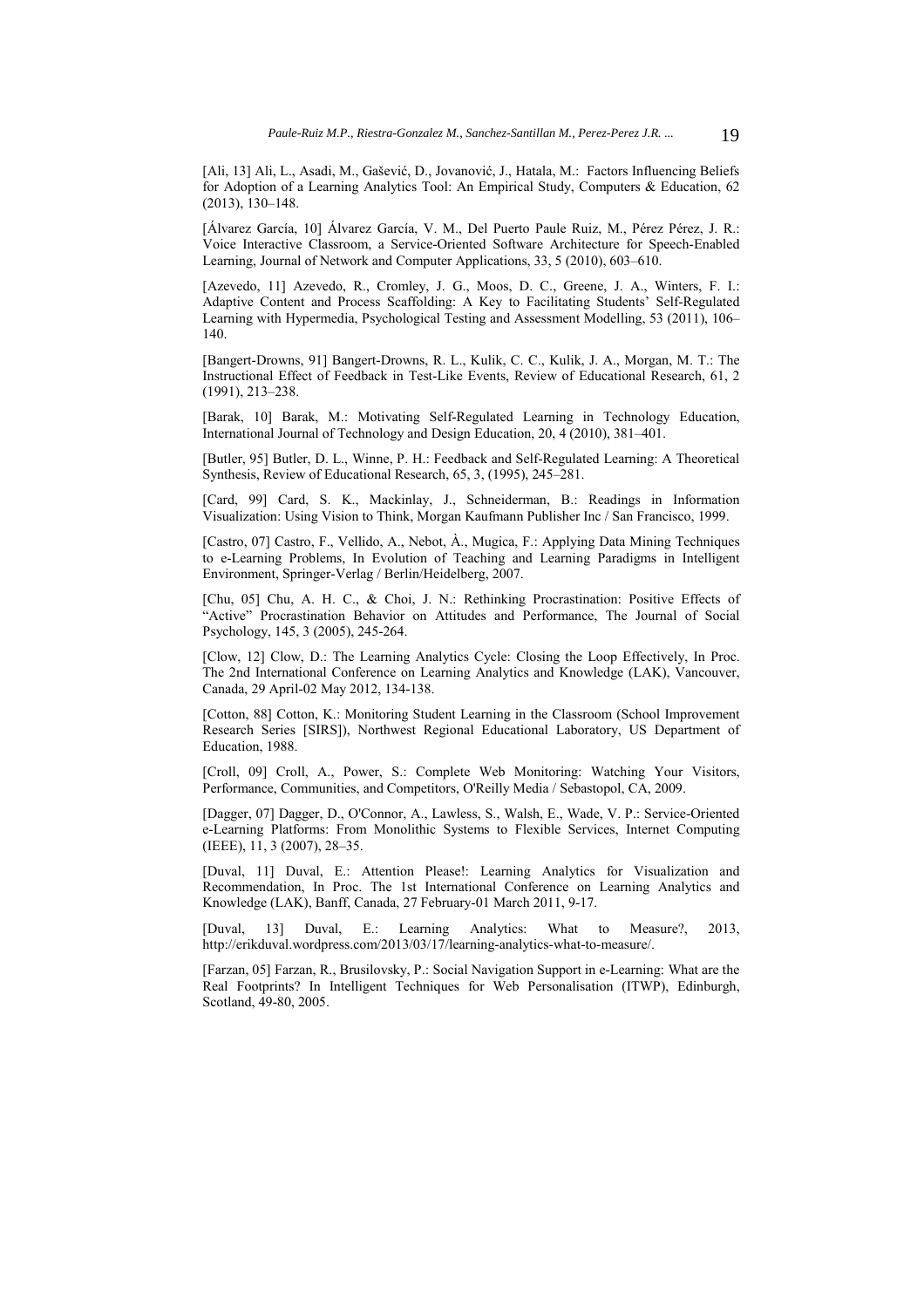[Fournier, 11] Fournier, H., Kop, R., Sitlia, H.: The Value of Learning Analytics to Networked Learning on a Personal Learning Environment. In Proc. The 1st International Conference on Learning Analytics and Knowledge (LAK), Banff, Canada, 27 February-01 March 2011, 104- 109.

[García, 07] García, E., Romero, C., Ventura, S., Calders, T.: Drawbacks and Solutions of Applying Association Rule Mining in Learning Management Systems. In Proc. The International Workshop on Applying Data Mining in e-Learning (ADML 2007), Crete, Greece, September 2007.

[Garries, 02] Garries, R., Ahlers, R., Driskel, J. E.: Games, Motivation, and Learning: A Research and Practice Model, Simulation & Gaming, 33, 4 (2002), 441–467.

[Glahn, 08] Glahn, C., Specht, M., Koper, R.: Smart Indicators to Support the Learning Interaction Cycle, International Journal of Continuing Engineering Education and Life-Long Learning, 18, 1 (2008), 98–117.

[Govaerts, 10] Govaerts, S., Verbert, K., Klerkx, J., Duval, E.: Visualizing Activities for Self-Reflection and Awareness, In Advances in Web-Based Learning, Shanghai, China, 91-100, 2010.

[Govaerts, 12] Govaerts, S., Verbert, K., Duval, E., Pardo, A.: The Student Activity Meter for Awareness and Self-Reflection. In Proc. The 2012 ACM Annual Conference on Human Factors in Computing Systems Extended Abstracts, New York, USA, 05-10 May 2012, 869-884.

[Govindasamy, 01] Govindasamy, T.: Successful Implementation of e-Learning: Pedagogical Considerations, The Internet and Higher Education, 4, 3–4 (2001), 287–299.

[Greller, 12] Greller, W., Drachsler, H.: Translating Learning into Numbers: A Generic Framework for Learning Analytics, Journal of Educational Technology & Society, 15, 3 (2012).

[Hall, 09] Hall, M., Frank, E., Holmes, G., Pfahringer, B., Reutemann, P., Witten, I. H.: The WEKA Data Mining Software: An Update, ACM SIGKDD Explorations Newsletter, 11, 1 (2009), 10–18.

[Johnson, 08] Johnson, R. D., Hornik, S., Salas, E.: An Empirical Examination of Factors Contributing to the Creation of Successful e-Learning Environments, International Journal of Human-Computer Studies, 66, 5 (2008), 356–369.

[Ley, 01] Ley, K., Young, D. B.: Instructional Principles for Self-Regulation, Educational Technology Research and Development, 49, 2 (2001), 93–103.

[Liaw, 13] Liaw, S. S., Huang, H. M.: Perceived Satisfaction, Perceived Usefulness and Interactive Learning Environments as Predictors to Self-Regulation in e-Learning Environments, Computers & Education, 60, 1 (2013), 14–24.

[Macfadyen, 10] Macfadyen, L. P., Dawson, S.: Mining LMS Data to Develop an "Early Warning System" for Educators: A Proof of Concept, Computers & Education, 54, 2 (2010), 588–599.

[Mazza, 04] Mazza, R.: Using Information Visualisation to Facilitate Instructors in Web-Based Distance Learning, Dissertation, University of Lugano, 2004.

[Mazza, 07] Mazza, R., Dimitrova, V.: CourseVis: A Graphical Student Monitoring Tool for Supporting Instructors in Web-Based Distance Courses, International Journal of Human-Computer Studies, 65, 2, (2007), 125–139.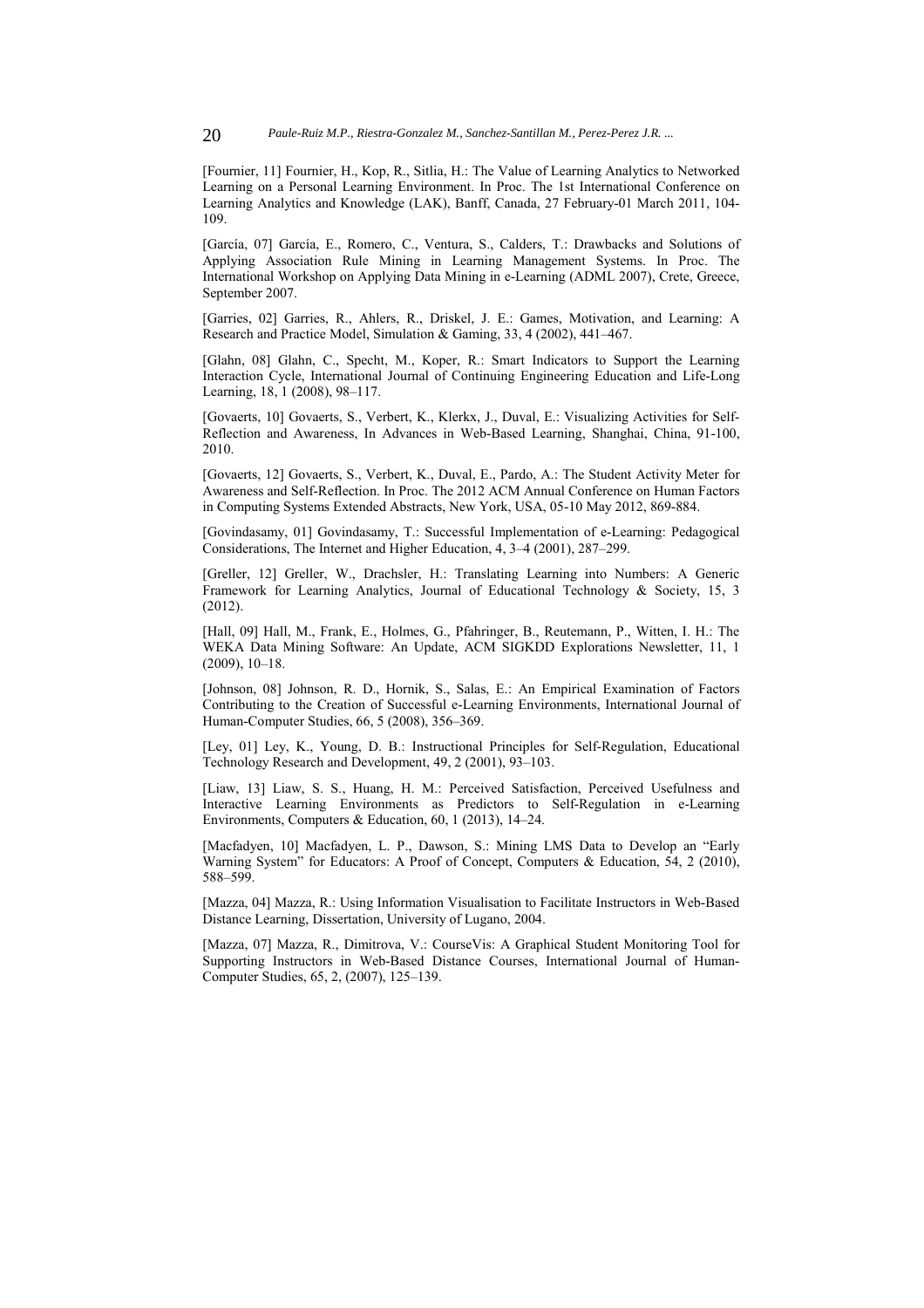[Meyer, 86] Meyer, L.: Strategies for Correcting Students' Wrong Responses, Elementary School Journal, 86 (1986), 227–241.

[Mory, 04] Mory, E. H.: Feedback Research Revisited, Handbook of Research on Educational Communications and Technology, 2 (2004), 745–783.

[Mutter, 05] Mutter, S., Hall, M., Frank, E.: Using Classification to Evaluate the Output of Confidence-Based Association Rule Mining, In AI 2004: Advances in Artificial Intelligence, Springer-Verlag / Berlin/Heidelberg, 2005.

[Narciss, 14] Narciss, S., Sosnovsky, S., Schnaubert, L., Andrès, E., Eichelmann, A., Goguadze, G., & Melis, E: Exploring Feedback and Student Characteristics Relevant for Personalizing Feedback Strategies, Computers & Education, 71 (2014), 56-76.

[Nicol, 06] Nicol, D. J., Macfarlane, D.: Formative Assessment and Self-Regulated Learning: A Model and Seven Principles of Good Feedback Practice, Studies in Higher Education, 31, 2 (2006), 199–218.

[Nussbaumer, 08] Nussbaumer, A., Steiner, C., & Albert, D.: Visualisation Tools for Supporting Self-Regulated Learning through Exploiting Competence Structures, In Proc. The International Conference on Knowledge Management (IKNOW 2008), Graz, Austria, September 2008.

[Omoda-Onyait, 12] Omoda-Onyait, G., Lubega, J. T., Maiga, G., Angole, R. O.: Towards an Interactive Agent-Based Approach to Real-Time Feedback (IAARF) in e-Learning System, In Hybrid Learning, Springer-Verlag / Berlin/Heidelberg, 2012.

[Orange, 99] Orange, C.: Using Peer Modeling to Teach Self-Regulation, Journal of Experimental Education, 68, 1 (1999), 21–39

[Paule-Ruiz, 13] Paule-Ruiz, M., Álvarez-García, V., Pérez-Pérez, J. R., Riestra-González, M.: Voice Interactive Learning: A Framework and Evaluation, In Proc. The 18th ACM Conference on Innovation and Technology in Computer Science Education (ITiCSE), Canterbury, England, 01-03 July 2013, 34-39.

[Quintana, 05] Quintana, C., Zhang, M., Krajcik, J.: A Framework for Supporting Metacognitive Aspects of Online Inquiry through Software-Based Scaffolding, Educational Psychologist, 40, 4 (2005), 235–244.

[Rakes, 10] Rakes, G. C., Dunn, K. E.: The Impact of Online Graduate Students' Motivation and Self-Regulation on Academic Procrastination, Journal of Interactive Online Learning, 9, 1 (2010), 78-93.

[Romero, 09] Romero, C., Ventura, S., Zafra, A., Bra, P.: Applying Web Usage Mining for Personalizing Hyperlinks in Web-Based Adaptive Educational Systems, Computers and Education, 53, 3 (2009), 828–840.

[Romero, 10] Romero, C., Ventura, S.: Educational Data Mining: A Review of the State-of-the-Art, IEEE Transaction on Systems, Man, and Cybernetics: Part C – Applications and Reviews, 40, 6 (2010), 601–618.

[Romero, 13] Romero, C., Ventura, S.: Data Mining in Education, Wiley Interdisciplinary Reviews: Data Mining and Knowledge Discovery, 3, 1 (2013), 12–27.

[Schouwenburg, 04] Schouwenburg, H., Lay, C., Pychyl, T., Ferrari, J.: Counseling the Procrastinator in Academic Settings, American Psychological Association / Washington, DC, 2004.